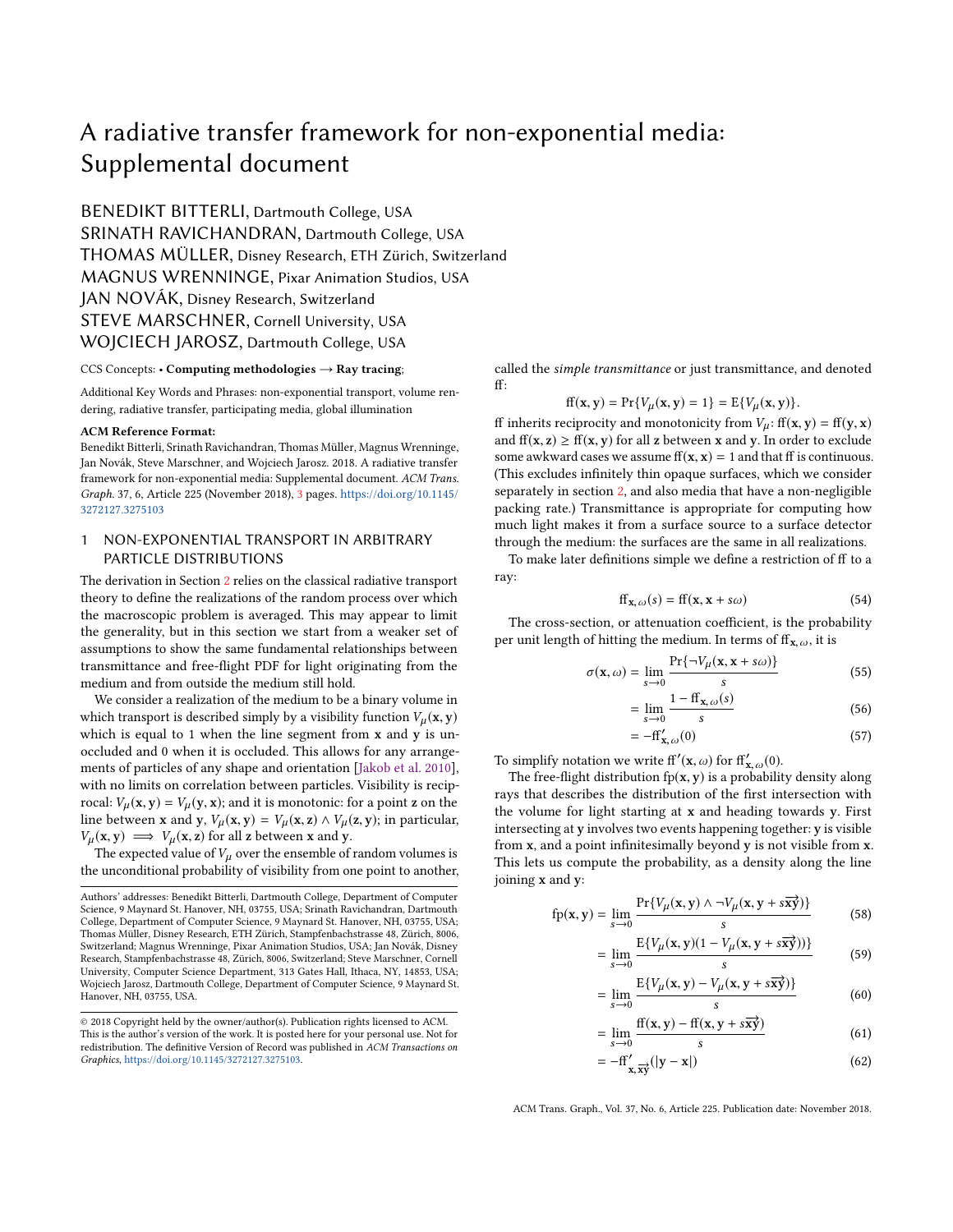This says that the probability per unit length of stopping at y is equal to the rate of decrease of transmittance along the ray from x towards y. This derivative of  $f(x, \vec{x})$  with respect to s can also be<br>seen as a directional partial derivative of  $f(x, y)$  with respect to y seen as a directional partial derivative of  $ff(x, y)$  with respect to y.

We define the notation

$$
ff'(x,y) = ff'_{x,\overrightarrow{xy}}(|x-y|)
$$

to simplify writing these derivatives along the line joining two segments. Note that even though  $f(x, y) = f(y, x)$ , in general  $ff'(x, y) \neq ff'(y, x).$ <br>Light that is emi

Light that is emitted by or scattered by the volume itself experiences a different transmittance and a different free flight distribution. The volume-source transmittance  $pf(x, y)$  is the fraction of light emitted by the volume at x towards y that reaches y. In a random medium the volume-source transmittance from  $x$  to  $y$  is the probability that y is visible from x conditioned on the presence of a particle at x. Similarly, the *volume-source free flight distribution*  $pp(x, y)$  is the length distribution of first intersections with the volume, also conditioned on an intersection at x.

Because of the assumption of low packing rate, we can't condition literally on a particle at x; rather we look for an intersection in an infinitesimal interval beyond x, just as when defining  $\sigma$ .

We can calculate pf using the probability of visibility from x to y conditioned on having an intersection in a short interval before x, in the limit as the collision interval shrinks. Using the familiar rule for conditional probability  $Pr\{P|Q\} = Pr\{P \wedge Q\}/Pr\{Q\},$ 

$$
\text{pf}(\mathbf{x}, \mathbf{y}) = \lim_{s \to 0} \Pr\{V_{\mu}(\mathbf{x}, \mathbf{y}) \mid \neg V_{\mu}(\mathbf{x} + s\overrightarrow{\mathbf{y}\mathbf{x}}, \mathbf{x})\} \tag{63}
$$

$$
pf(x, y) = \lim_{s \to 0} \frac{Pr{V_{\mu}(x, y) \land \neg V_{\mu}(x + s\overrightarrow{yx}, x) } }{Pr{\neg V_{\mu}(x + s\overrightarrow{yx}, x) } }
$$
(64)

$$
pf(x, y) = \lim_{s \to 0} \frac{Pr{V_{\mu}(x, y) \land \neg V_{\mu}(x + s\overrightarrow{yx}, y)}}{Pr{\neg V_{\mu}(x + s\overrightarrow{yx}, x)}}
$$
(65)

$$
pf(x, y) = \lim_{s \to 0} \frac{(ff(x, y) - ff(x + s\overrightarrow{yx}, y))/s}{\Pr{\neg V_\mu(x + s\overrightarrow{yx}, x)}/s}
$$
(66)

$$
pf(x, y) = \frac{\lim_{s \to 0} (ff(y, x) - ff(y, x + s\overrightarrow{yx})) / s}{\sigma(x, \overrightarrow{yx})}
$$
(67)

$$
=\frac{-\mathrm{ff}'(\mathrm{y},\mathrm{x})}{\sigma(\mathrm{x},\overrightarrow{\mathrm{yx}})}\tag{68}
$$

Since  $\sigma(\mathbf{x}, \overrightarrow{\mathbf{y}})$  is the limiting value of  $-f\mathbf{f}'(\mathbf{y}, \mathbf{x})$  as y approaches  $\mathbf{x}$ , this pormulization makes of into a proper transmittance that starts this normalization makes pf into a proper transmittance that starts at 1 and decreases to 0 with distance.

Since they are both derivatives of ff, it is clear that fp and pf are related by the reciprocity relation:

$$
pf(x,y)\sigma(x,\overrightarrow{yx})=-ff'(y,x)=fp(y,x)
$$

Finally, we can calculate  $pp(x, y)$  from pf in the same way we derived fp from ff: the derivative along the ray of transmittance

ACM Trans. Graph., Vol. 37, No. 6, Article 225. Publication date: November 2018.

gives the corresponding free-flight PDF:

$$
pp(x, y) = \lim_{s \to 0} \frac{pf(x, y) - pf(x, y + s\overrightarrow{xy})}{s}
$$
(69)

$$
= -\frac{\text{pf}'_{\mathbf{x},\overrightarrow{\mathbf{x}\mathbf{y}}}(|\mathbf{y}-\mathbf{x}|)}{\sigma(\mathbf{x},\overrightarrow{\mathbf{y}\mathbf{x}})}
$$
(70)

$$
= \frac{ff''(x, y)}{\sigma(x, \overrightarrow{yx})}
$$
(71)

Since pf is already the derivative of ff along the ray with respect to x, pp is a mixed second derivative of ff with respect to both x and y, denoted  $ff''(x, y)$  on the last line above.<br>The conclusion of this section is that

The conclusion of this section is that the relationships between ff, fp, pf, and pp, which were established in [§3](#page-1-1) using an ensemble average over random heterogeneous classical media, also hold in the more general case of arbitrary assemblies of correlated particles.

# <span id="page-1-0"></span>2 PROOF OF TRANSMITTANCE/FREE-FLIGHT PDF RELATIONSHIP

We can relate ff and fp as follows:

$$
ff(x, x_t) = \langle Tr_{\mu}(x, x_t) \rangle
$$
\n
$$
= \langle \int_t^{\infty} p_{\mu}(x, x_s) ds \rangle
$$
 from Equation (3) (73)

 $\mathcal{L} = \mathcal{L}$ 

$$
= \int_{t}^{\infty} \langle p_{\mu}(\mathbf{x}, \mathbf{x}_{s}) \rangle \, \mathrm{d}s \qquad \text{from linearity of } \langle \cdot \rangle \qquad (74)
$$

$$
= \int_{t}^{\infty} \text{fp}(\mathbf{x}, \mathbf{x}_{s}) \, \text{d}s \qquad \text{from Equation (15b).} \tag{75}
$$

The proof for pf and pp follows analogously.

### <span id="page-1-1"></span>3 SIMPLIFICATION OF  $pp(x, y)/\sigma(y)$

We simplify as follows:

$$
\frac{pp(x, y)}{\sigma(y)} = \frac{\langle \rho_{\mu}(x) \text{Tr}_{\mu}(x, y) \sigma_{\mu}(y) \rangle}{\sigma(y)} = \langle \rho_{\mu}(x) \text{Tr}_{\mu}(x, y) \rho_{\mu}(y) \rangle \tag{76}
$$
  
We can interpret this as an ensemble averaged transmittance, con-

ditioned on both x and y coinciding with a scatterer.

# 4 NAIVE NON-EXPONENTIALITY IS NOT ENERGY CONSERVING

We show a simple proof to demonstrate that simply replacing the exponential transmittance ( $e^{-\tau}$ ) in the classical path integral with a non-exponential function  $Tr(\tau)$  must violate energy conservation. We consider a scene filled with a participating medium characterized

by its extinction coefficient  $\sigma(\mathbf{x})$  and albedo  $\alpha(\mathbf{x})$ , with the derived scattering coefficient



 $\sigma_s(\mathbf{x}) = \alpha(\mathbf{x})\sigma(\mathbf{x})$ . We consider a pencil beam of light starting at x traveling in direction  $\omega$  that intersects a surface at point  $x_z$ .

The radiance emitted at the beam origin is  $L_0(\mathbf{x}, \omega)$ , and the radiance received by points on the beam decreases with distance as a result of extinction by the medium. The emitted radiance must then be distributed between two terms: the amount of light that scatters in the medium, and the remaining fraction that reaches the surface. Assuming a unit albedo, the sum of both terms must equal